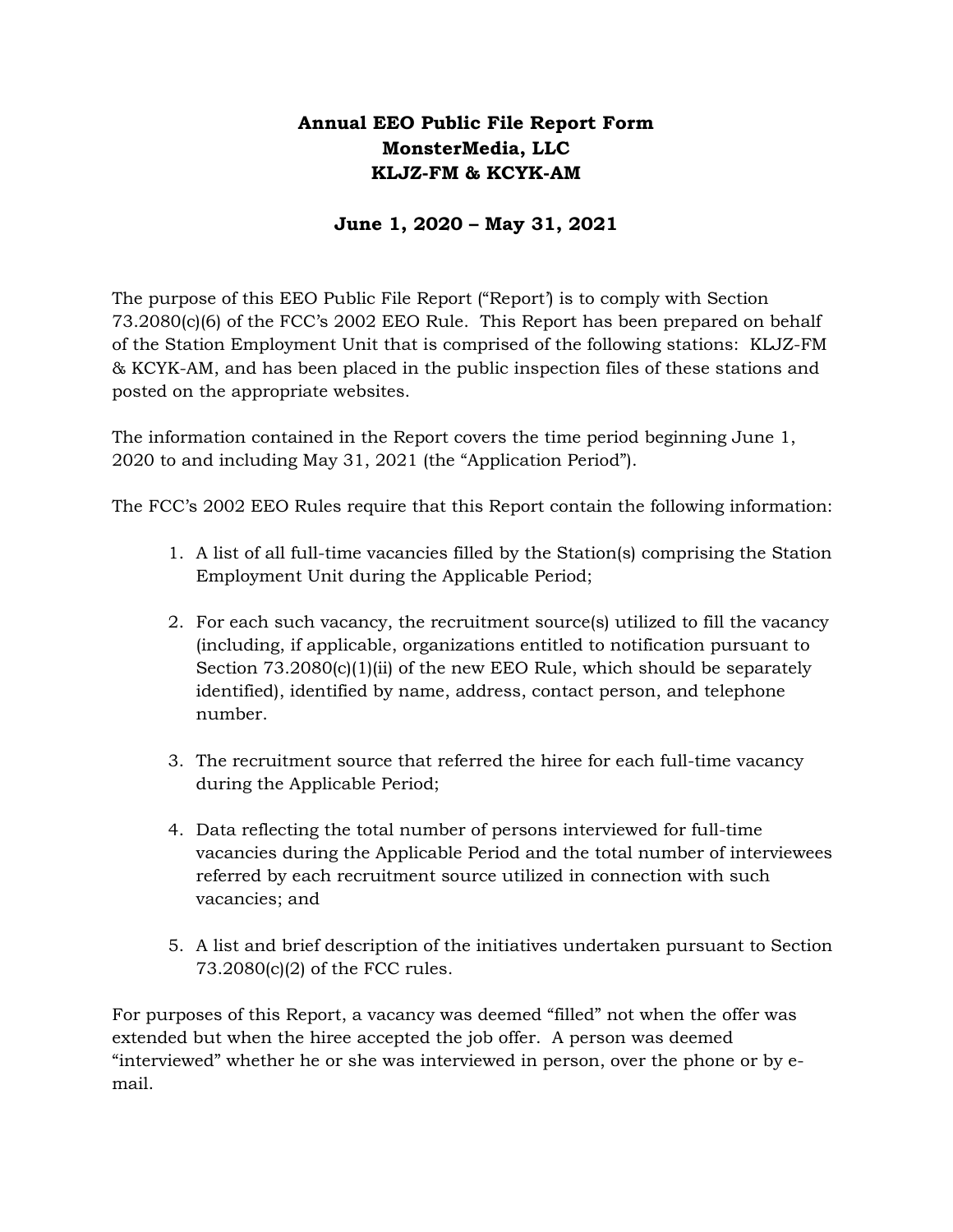## **EEO Public File Report KLJZ 93.1 FM & KCYK 1400-AM Yuma, AZ 85364 June 1, 2020 – May 31, 2021**

| JOB TITLE | NAME OF      | NUMBER OF PERSONS  | <b>DATE</b> | RECRUITMENT SOURCES |
|-----------|--------------|--------------------|-------------|---------------------|
|           | PERSON HIRED | <b>INTERVIEWED</b> | FILLED      | OF HIRE             |

There were no new hires for full time positions during this reporting period.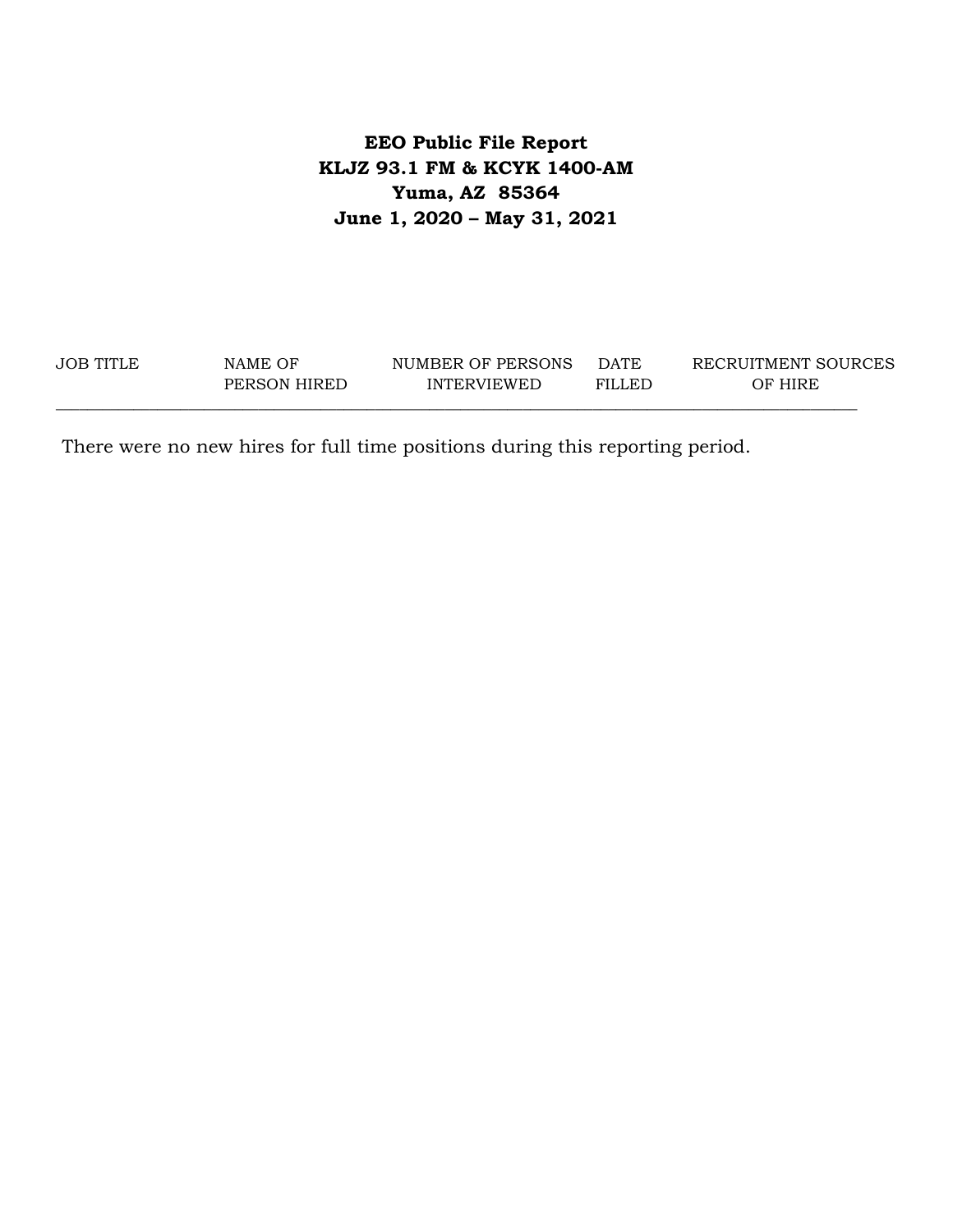#### **EEO Public File Report KLJZ 93.1-FM & KCYK 1400-AM Yuma, Arizona 85364 June 1, 2020 – May 31, 2021**

#### **List of Recruitment Sources**

Jerry Cabrera City Manager P. O. Box 638 Somerton, AZ 85350 928-722-7330

Donna Lay AWC Career & Advisement Services P.O. Box 929 Yuma, AZ 85366-0929 928-344-7604

Dave Riek, GM KAWC P.O. Box 929 Yuma, AZ 85366-0929 928-344-7691

Patrick Goetz Arizona @ Work 3834 West 16th St Yuma, AZ 85364 928-329-0990 ext: 1112

Getzemany Garcia The Sun Classified 2055 Arizona Avenue Yuma, AZ 85364 928-783-3333

Arturo Magana, Regional Coordinator Chicanos por la Causa P.O. Box 2837 Somerton, AZ 85350 928-627-2042

Goodwill of Central Arizona San Juana Macias 3097 South 8th Ave Yuma, AZ 85364 928-343-7629

Monster.com Facebook.com Twitter.com Indeed.com

Marisela Alvarado PPEP Inc PO Box 2089 San Luis, AZ 85349 928-627-8050

American Broadcasting School 4511 Southeast 29th Street Oklahoma City, OK 73115 405-672-6511

American Broadcasting School Michelle McConnell 712 North Watson Road Suite 200 Arlington, TX 76011 817-695-2474

American Graduate School Thunderbird Campus 15249 North 59th Ave Glendale, AZ 85306 602-978-7244

American Institute of Technology Attn: Jim Larwood 440 South 54th Ave Phoenix, AZ 85043 602-233-2222

Brookland College 2445 W Dunlap Road Phoenix, AZ 85021-5820 602-242-6265 623-849-8208

Grace Wehrle Arizona DES 3780 S 4th Ave, Ste. C1 Yuma, AZ 85364 928-247-8760

KLJZ & KCYK Radio Stations 949 S. Avenue B Yuma, AZ 85364 www.monstermediayuma.com 928-782-4321

Employee Referral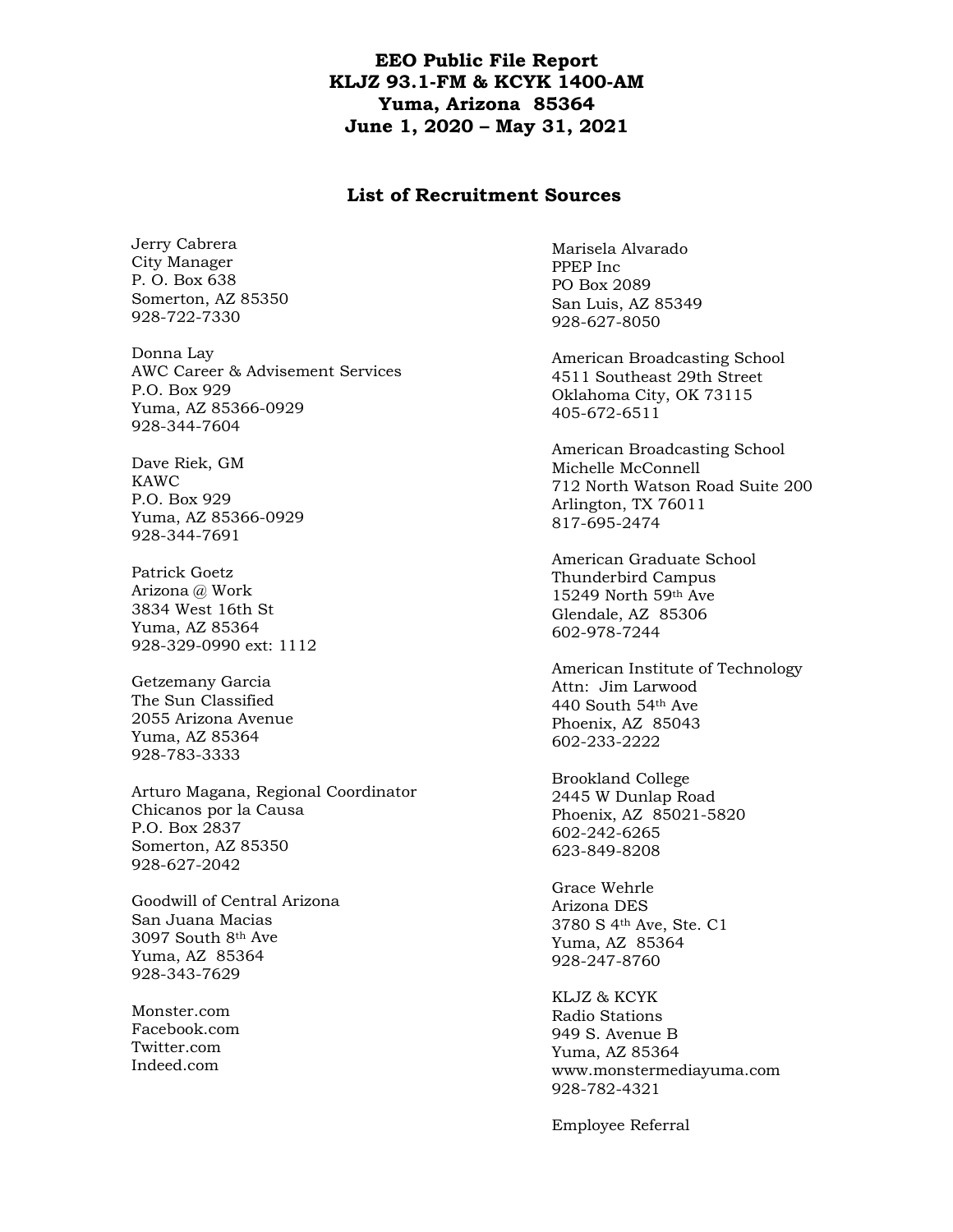# **MonsterMedia, LLC Dba: Z93 93.1 KLJZ-FM & Outlaw Country 1400 KCYK-AM EEO PUBLIC FILE REPORT June 01, 2020 – May 31, 2021**

## **Job Fairs:**

Due to the COVID-19 pandemic most job fairs and related events were cancelled; therefore MonsterMedia, LLC was unable to attend.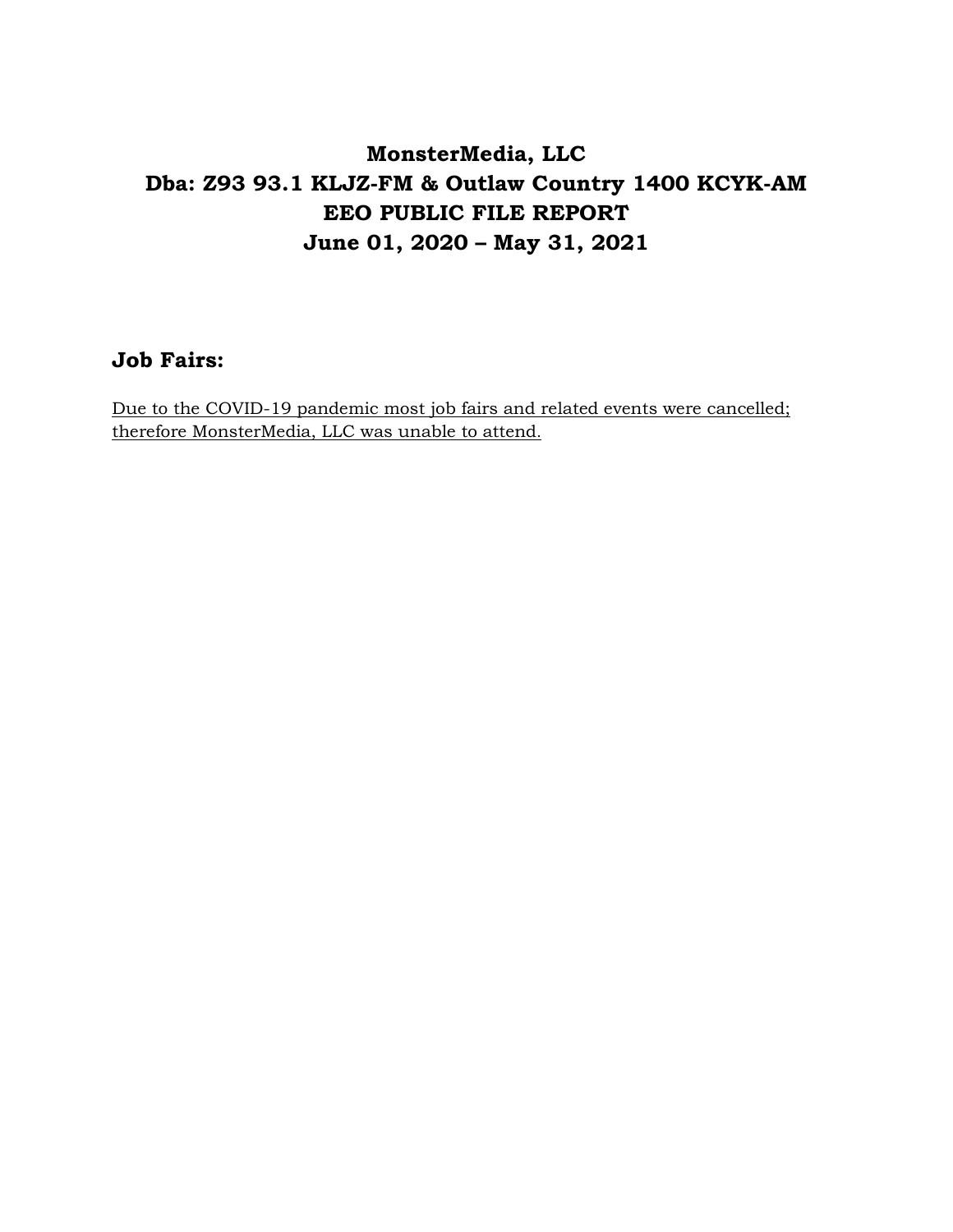# **MonsterMedia, LLC Dba: Z93 93.1 KLJZ-FM & Outlaw Country 1400 KCYK-AM EEO PUBLIC FILE REPORT June 01, 2020 – May 31, 2021**

### **Educational Outreach**:

Due to the COVID-19 pandemic access to opportunities for educational outreach were not available.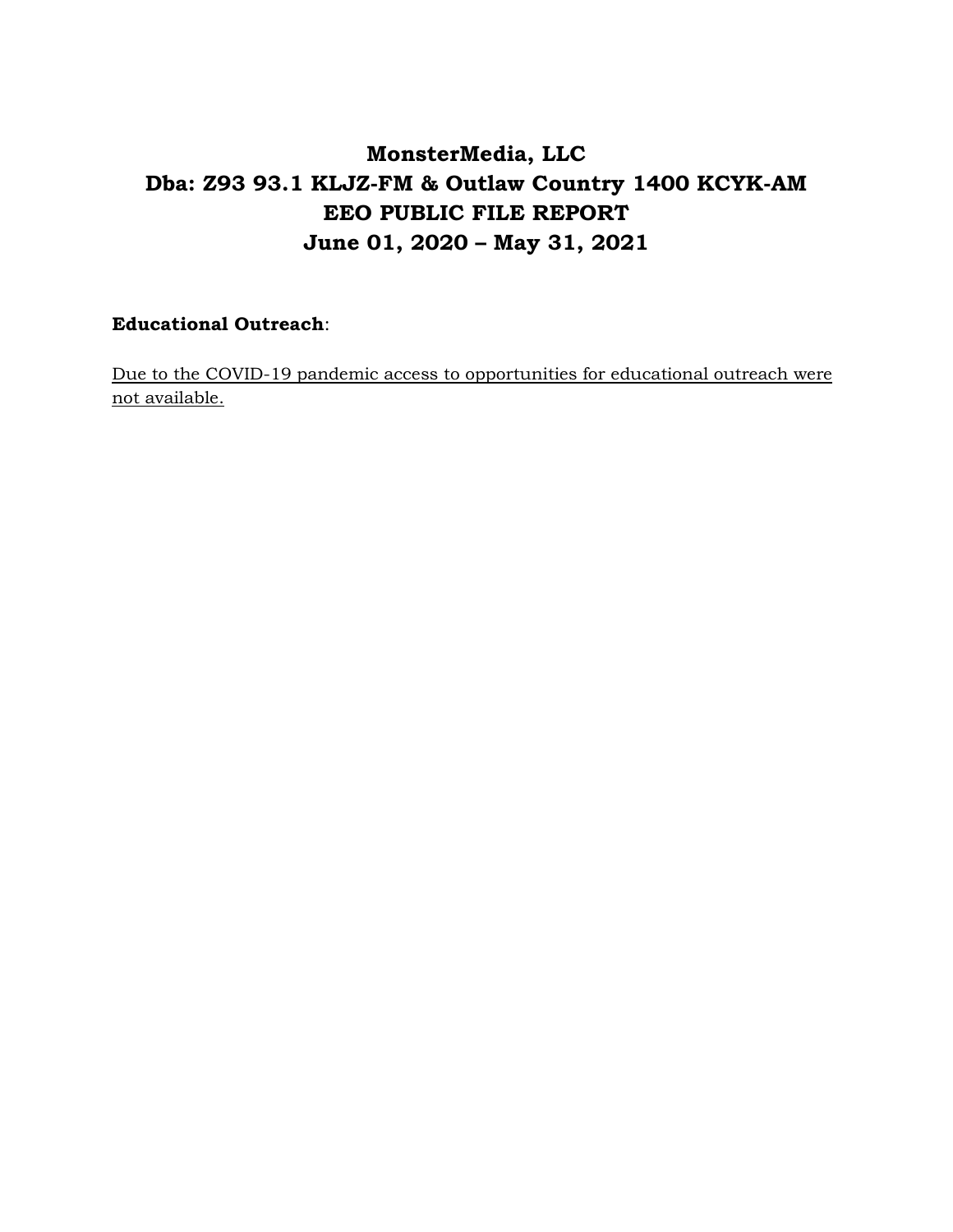# **MonsterMedia, LLC Dba: Z93 93.1 KLJZ-FM & Outlaw Country 1400 KCYK-AM EEO PUBLIC FILE REPORT June 01, 2020 – May 31, 2021**

### **Training Programs:**

Training programs are designed to enable station personnel to acquire skills that have the potential for advancement within the organization.

Marketing Assistants at our radio stations are trained in commercial production for clients as well as station promos, liners and imaging segments. This training helps the individual to develop a professional ear for quality sound (whether it be a commercial or on-air programming).

Marketing Assistants are trained to prioritize their production based on client: approvals, needs, and actual air dates.

They are trained to utilize the Adobe Audition System, as well as the DadPro on air systems. Marketing Assistants also train with the Traffic Department on entering advertising time orders.

Operations Manager/Traffic Manager is trained to enter Traffic and Client orders in the DeltaFlex system as well as meeting the needs of industry standards as systems migrate with updated OSI.

Marketing Assistant and Operations Manager continue to train on website development and knowledge integration with the current platform and continuously work on the website making improvements and daily updates.

Account Executives utilize programs provided by the Arizona Broadcast Associates as well as other local programs for Media Sellers. Webinars and online training platforms used during this reporting period are:

- 6/10/20 ZipWhip 7 ways to ramp up business texting as Covid-19 recedes.
- 7/8/20 Yuma Chamber of Commerce Covid effect, water rights fight, UofA local growing & Academy Mortgage.
- 7/27/20 Raising the Bar Radio coping with Covid
- 7/24/20 Edison Research Share of the Ear Study; listeners starting their audio day later during the Covid pandemic
- 7/28/20 RAB Radio vs. work status
- 7/28/20 RAB Time Spent Listening
- 8/10/20 All Access Radio serves in the public "interest, convenience and necessity."
- 8/10/20 All Access Twelve Easy Ways to Support Local Business.
- 8/10/20 All About Arizona News Hiring Business recruitment.
- 8/17/20 Research Director Build revenue with multiple political windows